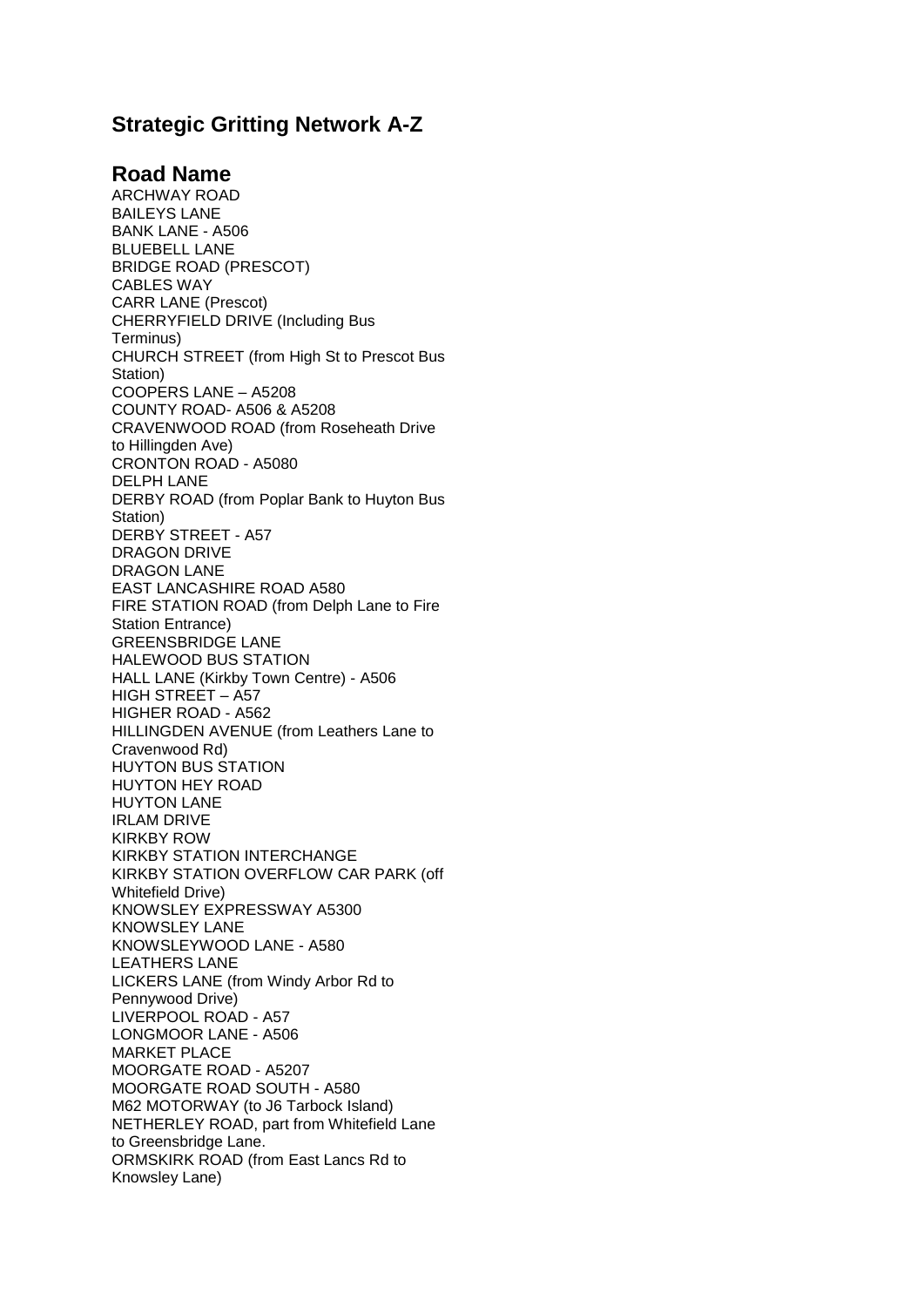PENNYWOOD DRIVE POPLAR BANK PORTICO LANE (from Scotchbarn Lane to roundabout at Old Lane) PRESCOT BUS STATION PRESCOT BY-PASS - A58 RANDLES ROUNDABOUT – A580 ROBY ROAD - A5080 ROSEHEATH DRIVE (from Leathers Lane to Health Centre Access) SETH POWELL WAY - A526 SEWELL STREET SOUTH BOUNDARY ROAD - A5208 SPEKE BOULEVARD - A561 SPEKE ROAD - A562 ST CHADS DRIVE ST HELENS ROAD - A58 STELEY WAY STOCKBRIDGE LANE TARBOCK ROAD - A5080 VALLEY ROAD - A506 WARRINGTON ROAD - A57 WEBSTER DRIVE WHITEFIELD LANE WHISTON STATION, PARK AND RIDE CAR PARK (off Pennywood Drive) WILSON ROAD WINDY ARBOR ROAD

## **Primary Gritting Network A-Z**

## **Road Name**

ABERCROMBIE ROAD ACKERS STREET ACORNFIELD ROAD ADMIN ROAD ADSWOOD ROAD AINSWORTH LANE AINTREE LANE ALDER LANE (Tarbock) ALDER ROAD ARBOUR LANE ARCHWAY ROAD ARNCLIFFE ROAD ASH GROVE ASHCROFT ROAD ASPINALL STREET ATHERTON STREET ATTLEE ROAD Lansbury Rd to Seel Rd and Hardie Road to Lansbury Rd BAILEYS LANE BAKERS GREEN ROAD BANK LANE - A506 BARNCROFT ROAD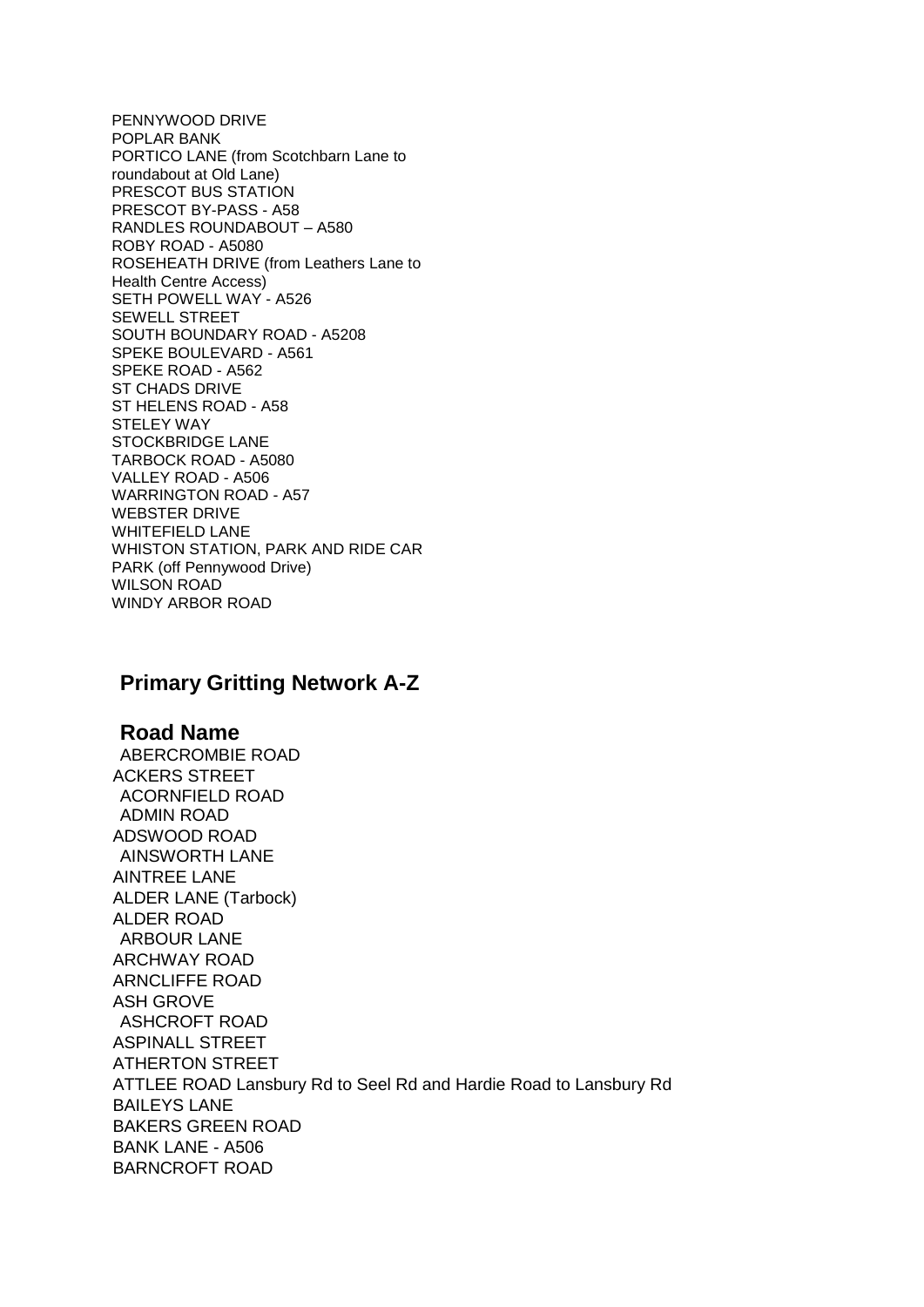BEECHWOOD GROVE BEWLEY DRIVE BIGDALE DRIVE BIRCHILL ROAD BLACKLOW BROW BLUEBELL LANE BOWRING PARK AVENUE BOYES BROW BRACKNELL AVENUE BRADMAN ROAD BRICKFIELDS BRIDGE ROAD (Prescot) BRIDGE ROAD (Roby) BRITONSIDE AVENUE BROAD LANE BROOK HEY DRIVE BUTTERMERE ROAD CABLES WAY CADDICK ROAD CAMBERLEY DRIVE CAMPBELL DRIVE CARR LANE CARTBRIDGE LANE CAWTHORNE AVENUE CEDAR ROAD CHAPEL LANE CHARLEYWOOD ROAD CHARNWOOD ROAD CHERRYFIELD DRIVE CHILDWALL LANE CHURCH ROAD (from Bridge Rd to Dinas Lane) CHURCH ROAD (Halewood) CHURCH STREET CIVIC WAY (including access road to Asda filling station and all adjacent car parking areas up to and including taxi rank off Archway Rd.) COOPERS LANE- A5208 COPPLEHOUSE LANE CORONATION DRIVE COUNTY ROAD-A506 COURT HEY AVENUE COURT HEY DRIVE COURT HEY ROAD CRAVENWOOD ROAD CRONTON ROAD- A5080 -from Tarbock Interchange to Manley Rd CRONTON ROAD- A5080-from Tarbock Interchange to Halton Boundary at Pex Hill.) CROSS LANE CUMBER LANE CYPRUS STREET DALE LANE DELPH LANE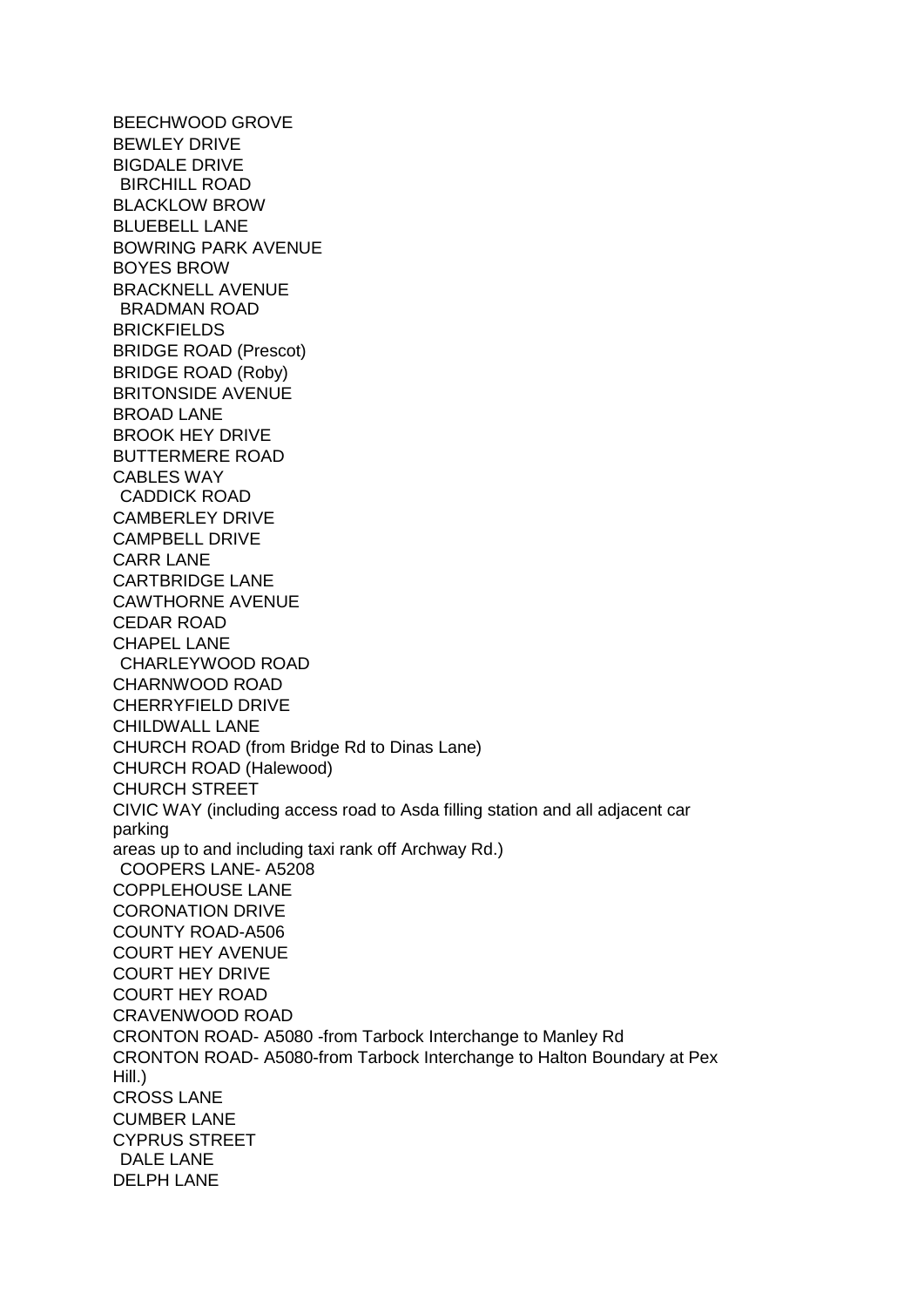DENES WAY DEPOT ROAD DERBY ROAD DERBY STREET - A57 DINAS LANE DRAGON DRIVE DRAGON LANE DRAW WELL ROAD EAST LANCASHIRE ROAD A580 ECCLESTON STREET ELIZABETH ROAD ELLIS ASHTON STREET FALLOWS WAY FARADAY ROAD FAZAKERLEY ROAD FIELD LANE FINCH LANE FIRE STATION ROAD FLORIDA WAY FOXS BANK LANE FREDERICK LUNT AVENUE GALE ROAD GELLINGS ROAD GERRARDS LANE GILSECROFT AVENUE GLADE ROAD GLOVERS BROW GORES ROAD GREENES ROAD (from Windy Arbor Rd to Pottery Lane) GREENSBRIDGE LANE GRIFFITHS ROAD HALEWOOD BUS TERMINUS HALEWOOD ROAD HALL LANE - A506 (Kirkby Town Centre) HALL LANE (Cronton) HALL LANE (Huyton Quarry) HALL LANE (Prescot) HALL LANE (Tower Hill) HALSNEAD AVENUE HAMMOND ROAD HARDIE ROAD HASWELL DRIVE HEADBOLT LANE HEATH ROAD HESKIN ROAD HIGH STREET - A57 HIGHER ROAD - A562 -(Incl slip roads onto Speke Rd) HILLINGDEN AVENUE (from Leathers Lane to Cravenwood Rd) HILLSIDE ROAD HOLLIES ROAD HOLLIES ROAD HOLT LANE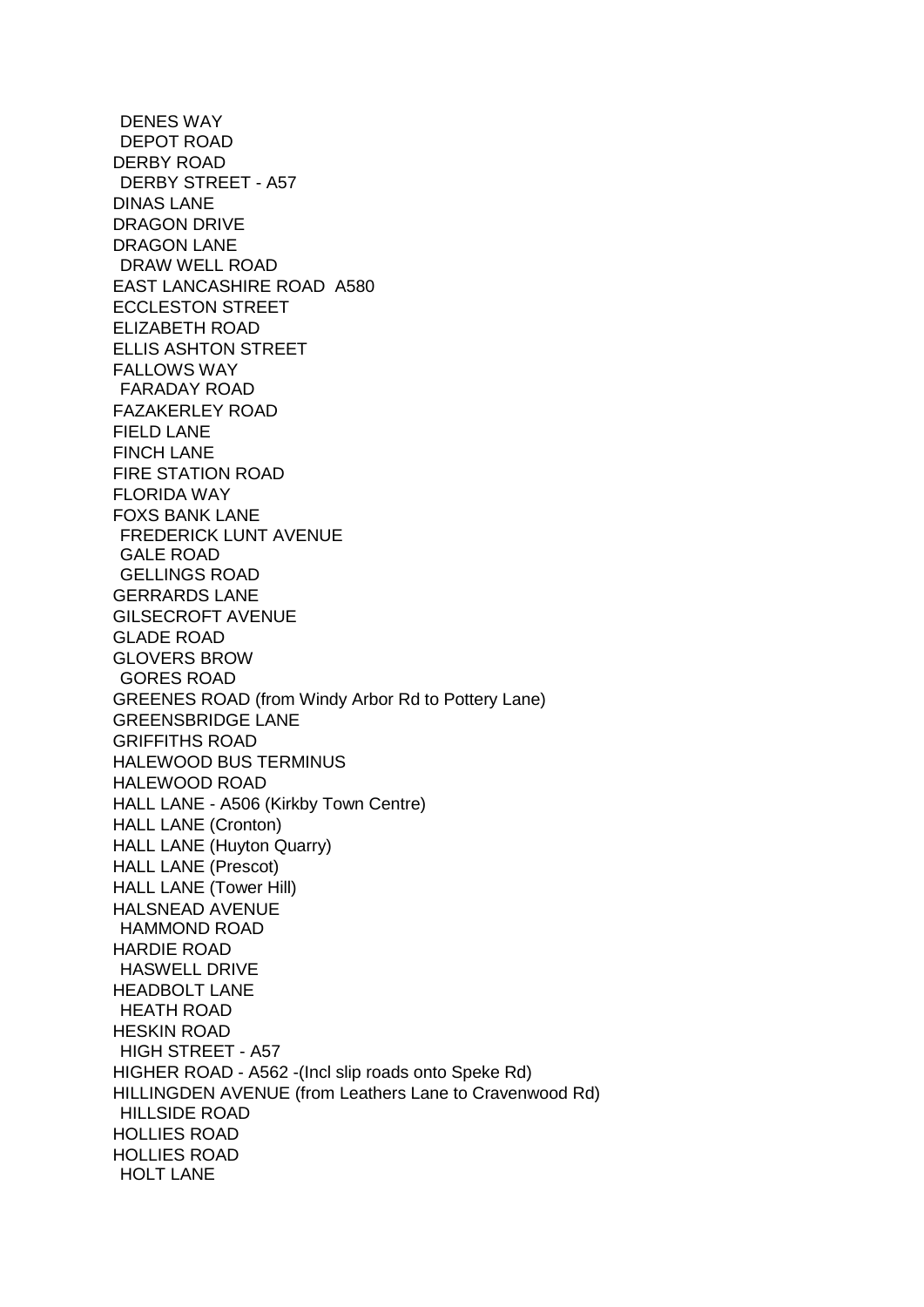HORNHOUSE LANE HOUGHTON STREET HUGHES AVENUE HURST PARK DRIVE HUYTON BUS TERMINUS HUYTON HEY ROAD HUYTON LANE IRLAM DRIVE JAMES HOLT AVENUE KEMBLE STREET KINGSWAY (Huyton, from Liverpool Rd to Rupert Rd) KINGSWAY (Prescot) KIRKBY ADMIN BUS TERMINUS KIRKBY BANK ROAD KIRKBY ROW KITLING ROAD KNOWSLEY EXPRESSWAY - A5300 KNOWSLEY LANE KNOWSLEYWOOD LANE - A580 LANSBURY ROAD LATHOM ROAD LATHUM CLOSE (Hill section only from Kingsway to "T" junction.) LEACH CROFT LEATHERS LANE LEES ROAD LICKERS LANE LINK ROAD LIVERPOOL ROAD - A57 LOGWOOD ROAD LONGMOOR LANE –A506 LONGVIEW DRIVE LONGVIEW LANE LOWER ROAD LYDIATE LANE LYNDHURST WAY Archway Road to Asda Car Park Incl Taxi Rank MACKETS LANE MANCHESTER ROAD MANOR FARM ROAD MARINA CRESCENT MARKET PLACE MARL ROAD MEADOW DRIVE MELROSE ROAD MERCER AVENUE MILL LANE MILTON AVENUE (Roby) MILTON AVENUE (Whiston) MINSTEAD AVENUE MOORFIELD MOORGATE ROAD - A5207 MOORGATE ROAD SOUTH - A580 MOSS END WAY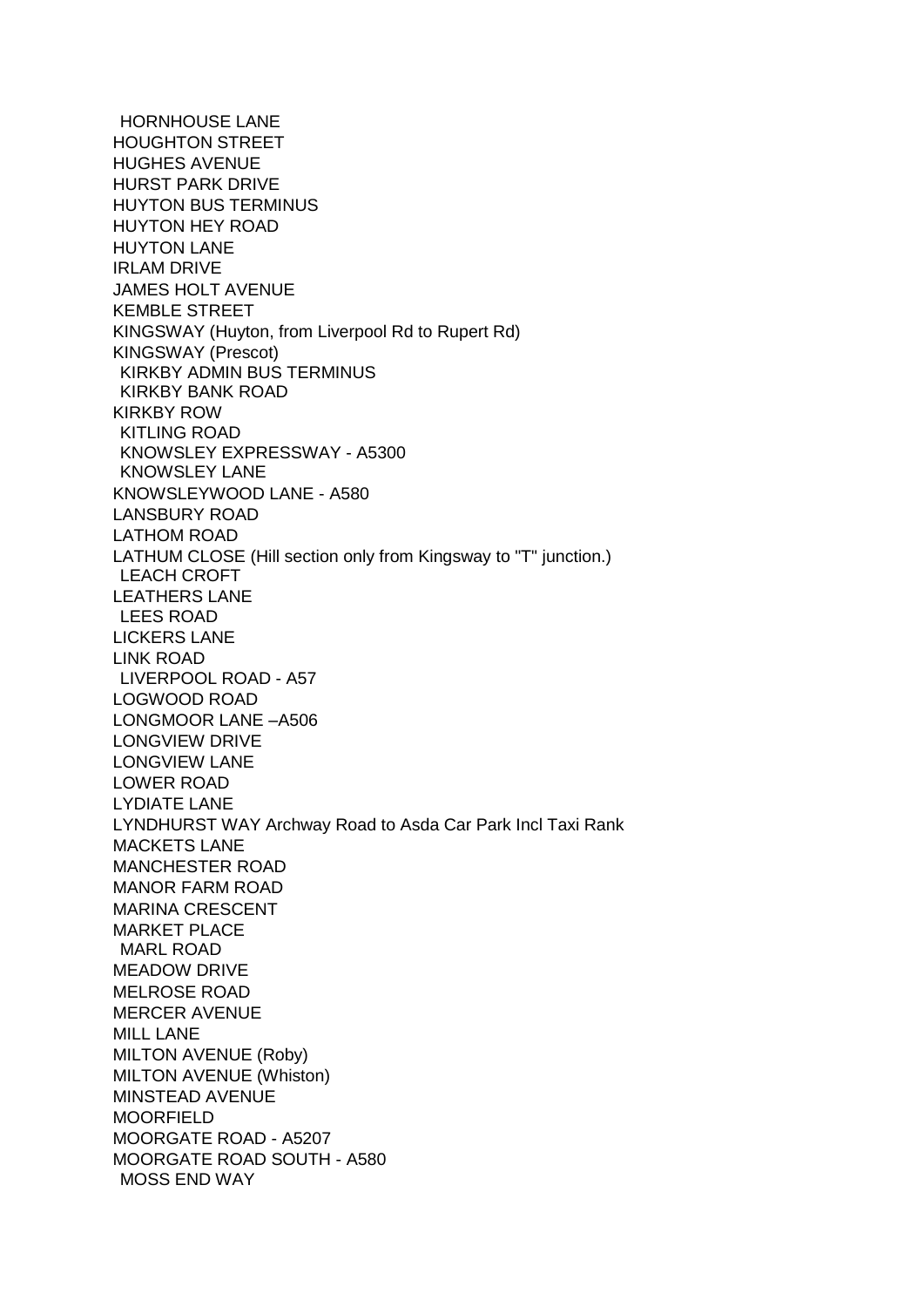MOSS LANE MOTORWAY M62 NETHERLEY ROAD NEW HUTTE LANE NEWSTET ROAD NORTH PERIMETER ROAD NORWICH WAY NUNTHORPE ROAD OKELL DRIVE OLD HUTTE LANE OLD LANE OLD ROUGH LANE OLIVER LYME ROAD ORMSKIRK ROAD OVERBROOK LANE OWEN ROAD PARK BROW DRIVE PENNY LANE PENNYWOOD DRIVE PENRHYN ROAD PERIMETER ROAD PILCH LANE EAST PINGWOOD LANE PLUCKINGTON ROAD POPLAR BANK PORTICO LANE POTTERY LANE PRESCOT BY-PASS - A58 PRESCOT ROAD PRINCESS DRIVE QUARRYSIDE DRIVE RANDLES ROAD RANDLES ROUNDABOUT – A580 RAVENHEAD AVENUE RIBBLERS LANE From Moorgate Road to Heskin Rd RICHARD HESKETH DRIVE RIMMER AVENUE ROBY ROAD - A5080 ROCKFORD AVENUE Ravenhead Avenue to Cawthorne Ave ROSEHEATH DRIVE Barncroft Rd to Leathers Lane ROUGHWOOD DRIVE RUPERT ROAD SALERNO DRIVE SAUNDERS AVENUE SAXON WAY SCHOOL LANE SCHOOL LANE/RIBBLERS LANE (Access road to Hotels) SCOTCHBARN LANE SEEL ROAD SETH POWELL WAY - A526 SEWELL STREET SHAW LANE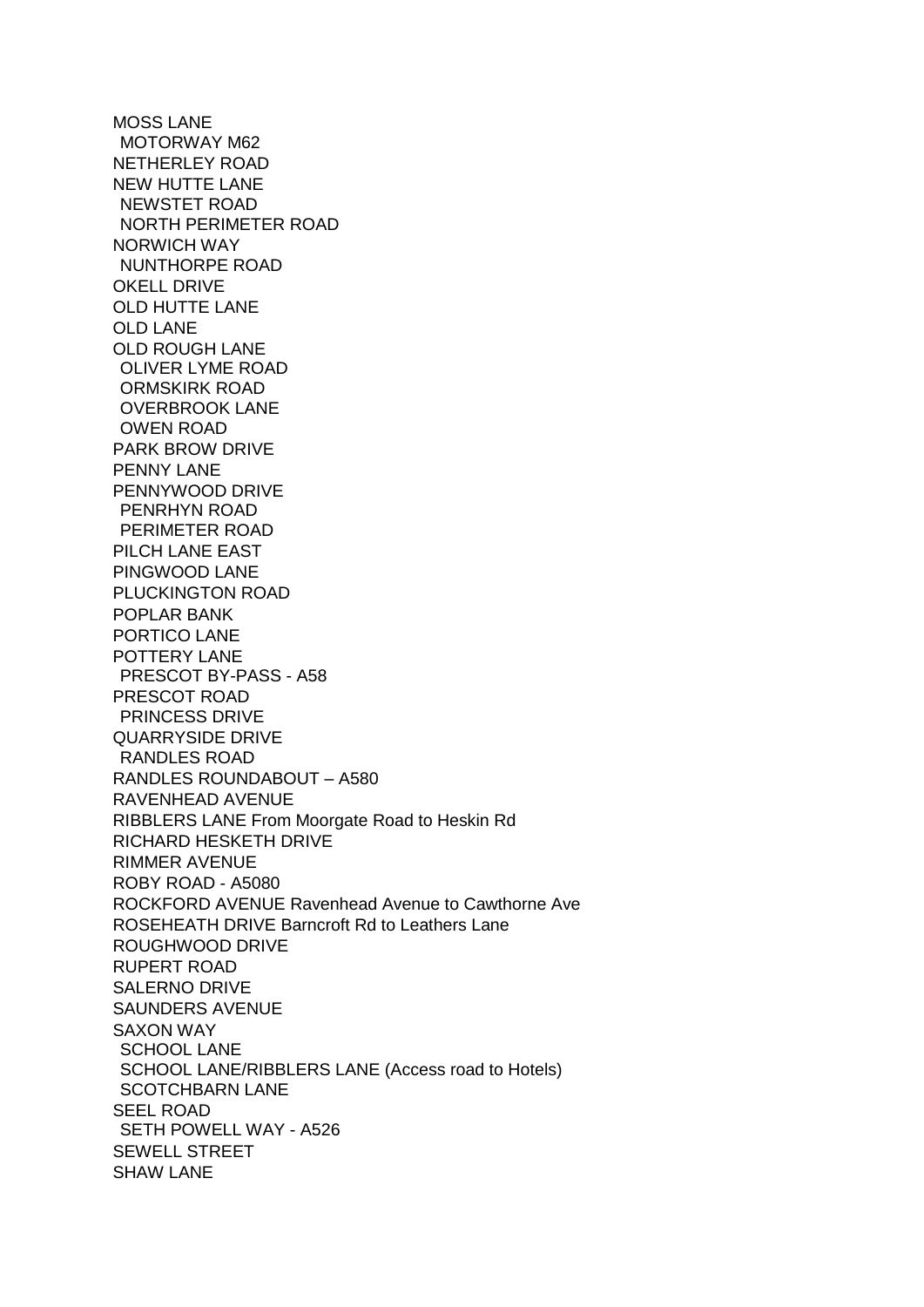SHEVINGTONS LANE SHIRDLEY AVENUE SIMONSWOOD LANE SMITHY LANE SOUTH BOUNDARY ROAD - A5208 SPEKE BOULEVARD - A561 - (Incl all slip roads to Jaguar Plant and Higher Rd) SPEKE ROAD - A561 - (Incl slip roads west of Knowsley Expressway Interchange) ST CHADS DRIVE ST HELENS ROAD - A58 ST JAMES ROAD ST JOHNS ROAD ST NICHOLAS ROAD STANLEY ROAD STELEY WAY STOCKBRIDGE LANE STOCKPIT ROAD STOCKSWELL ROAD STONEY LANE STOPGATE LANE STRETTON WAY SUGAR LANE TARBOCK ROAD - A5080 TELEGRAPH WAY Hall Lane to Irlam Drive TERMINUS ROAD THE CRESCENT (Huyton) THE ROOLEY THE WITHENS THINGWALL HALL DRIVE THINGWALL LANE THOMAS DRIVE TITHEBARN ROAD TORRINGTON DRIVE TUE LANE TWICKENHAM DRIVE TWIG LANE TWO BUTT LANE VALLEY ROAD - A506 VICTORIA ROAD VILLIERS ROAD WARRINGTON ROAD - A57 WATER I ANF WATERPARK DRIVE WEBBER ROAD WEBSTER DRIVE WELLFIELD AVENUE WEST STREET WESTERN AVENUE WESTHEAD AVENUE WESTMORLAND ROAD WHEATHILL ROAD WHISTON LANE